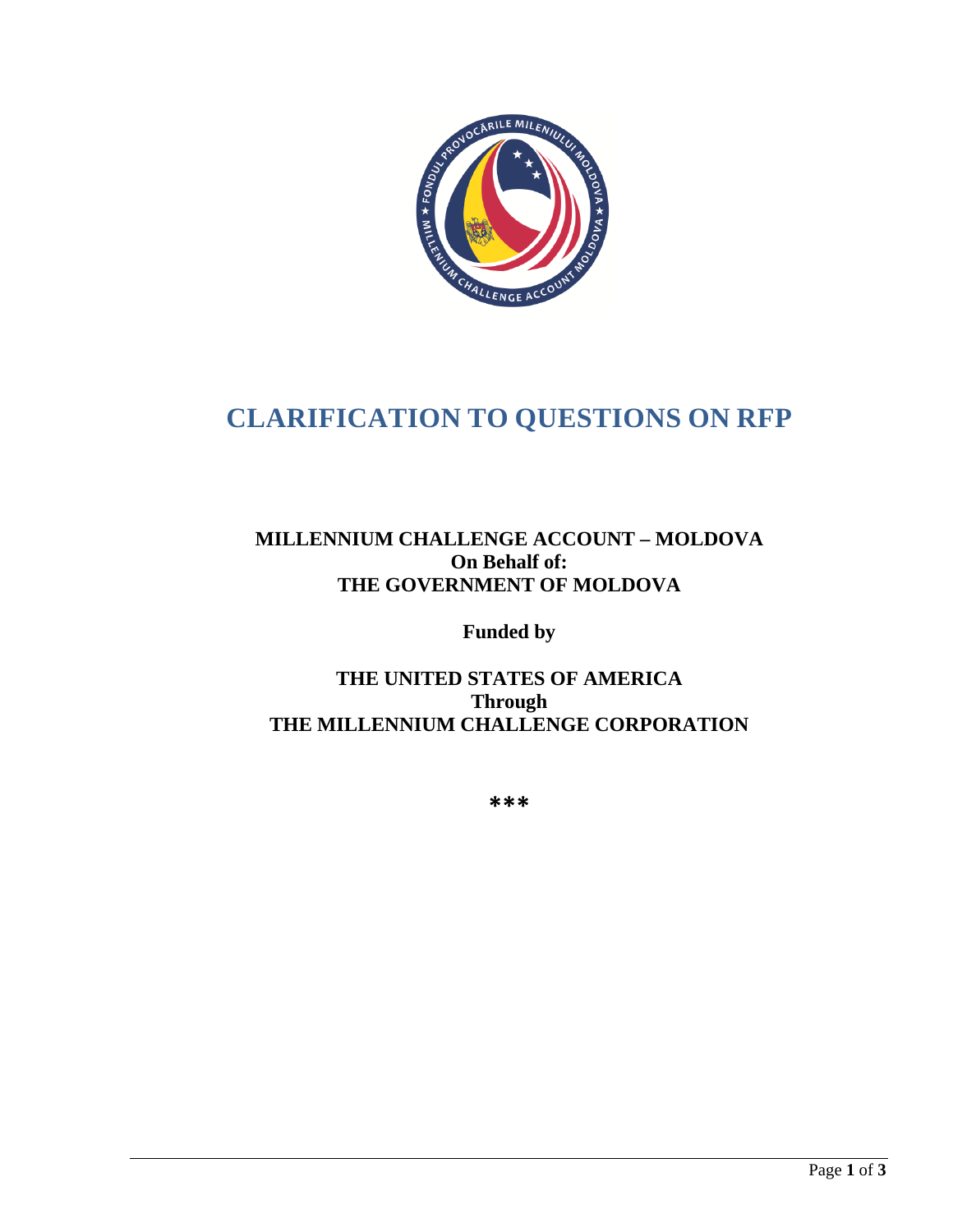# **Question 1:**

Technical support staff - Should be the CVs included in the technical bid?

# **Answer 1:**

No. Only CVs of the Key Staff proposed are required to be submitted with the Consultant's Technical Proposal. However, consultants are free to include CV of the supporting staff as well.

# **Question 2:**

Bank guarantee / bid bond  $-$  is it required for the bid?

# **Answer 2:**

No. Bank guarantee/Bid bond is not required for submitting the proposal of consulting services for supervision of M2 Road.

# **Question 3:**

Are the TECH and FIN forms available in WORD and Excel files?

# **Answer 3:**

Yes. All TECH and FIN forms in WORD are attached to this document.

# **Question 4:**

If we will participate as part of consortium: In this case, should we re-register the consortium and whether our previous registration numbers will be cancelled?

#### **Answer 4:**

If you participate as consortium, you need not register again as consortium. However, SRA will keep the same registration number but the registered consultant will be replaced with registered consortium.

#### **Question 5:**

Could you please send us the list of companies that were present at the pre-bidding conference for Construction Supervision of Civil Works Contracts for Rehabilitation of M2 Chisinau-Soroca Road held on 12January 2012.

#### **Answer 5:**

The minutes of pre-proposal conference held on January 12 has been posted on SRA website at [http://files.asd.md/Construction Supervision/RRP CS Minutes of Pre-Proposal meeting.pdf](http://files.asd.md/Construction%20Supervision/RRP%20CS%20Minutes%20of%20Pre-Proposal%20meeting.pdf)

# **Question 6:**

The issue of minimum 208 man-months has not yet been clarified, as the bid only will comprise man-month for the base phase and the subsequent year, all in all 24 months. It is mentioned in the Minutes under answer 25 that an amendment will be issued. When can we expect the amendment?

#### **Answer 6:**

Regarding the minimum man-month input, please refer to the Answer to the Question 10 as per minutes of the pre-proposal meeting: "208 man-moths refer to all contract options: base contract, option 1 period and option 2 period."

The amendment has been issued. [http://files.asd.md/Construction%20Supervision/RRP-RFP-](http://files.asd.md/Construction%20Supervision/RRP-RFP-Construction-Supervision-Amendment-1.pdf)[Construction-Supervision-Amendment-1.pdf](http://files.asd.md/Construction%20Supervision/RRP-RFP-Construction-Supervision-Amendment-1.pdf)